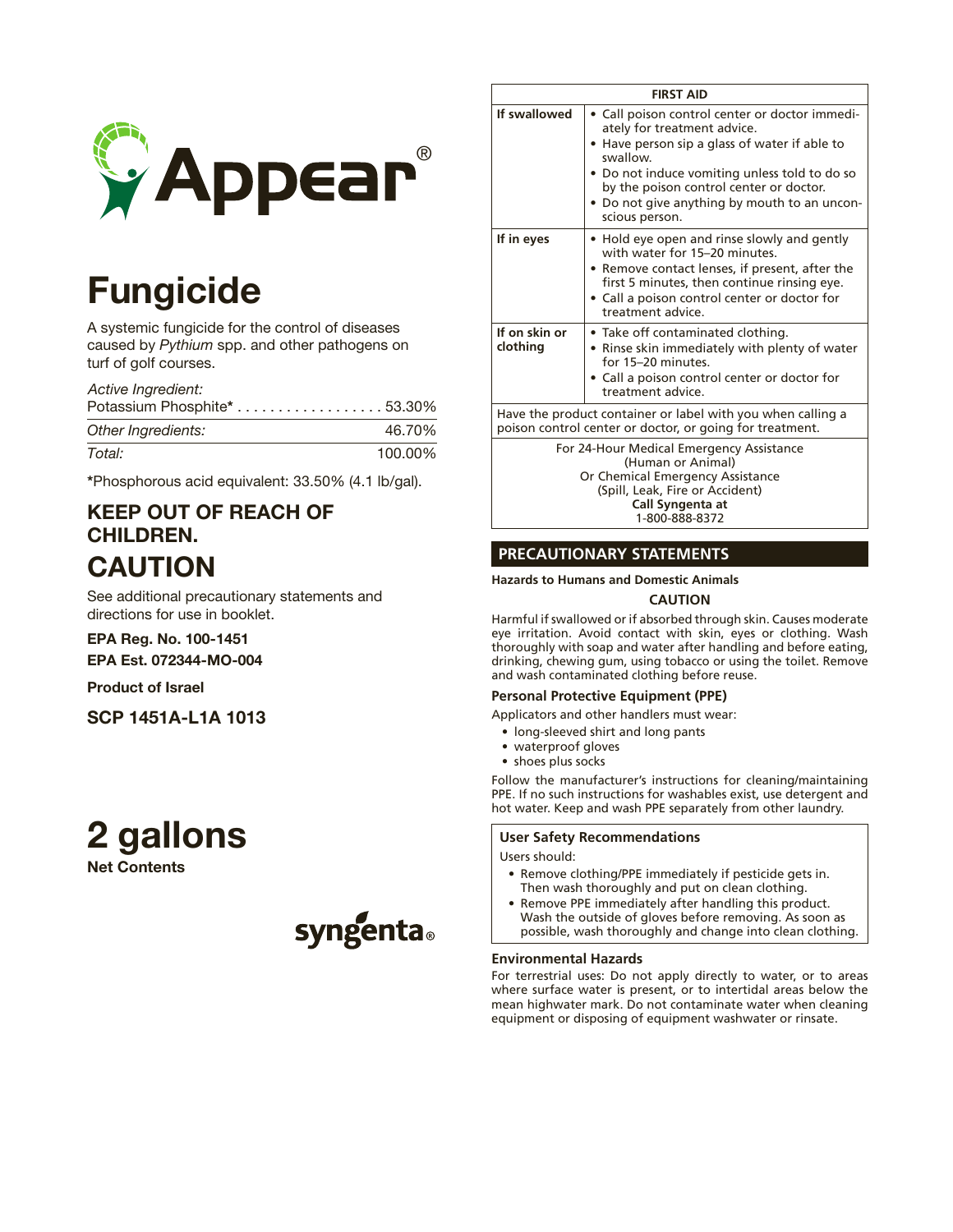# **DIRECTIONS FOR USE**

It is a violation of Federal law to use this product in a manner inconsistent with its labeling.

Do not apply this product in a way that will contact workers or other persons, either directly or through drift. Only protected handlers may be in the area during application. For any requirements specific to your State or Tribe, consult the State or Tribal agency responsible for pesticide regulation.

## **NON-AGRICULTURAL USE REQUIREMENTS**

The requirements in this box apply to uses of this product that are NOT within the scope of the Worker Protection Standard (WPS) for agricultural pesticides (40 CFR Part 170). The WPS applies when this product is used to produce agricultural plants on farms, forests, nurseries or greenhouses.

Keep unprotected persons out of treated areas until sprays have dried.

# **PRODUCT INFORMATION**

Appear is a systemic fungicide, which contains potassium phosphite. Appear is effective in prevention and control of diseases caused by *Pythium*, Anthracnose and *Rhizoctinia* spp. Appear, applied as part of an Integrated Pest Management (IPM) program with good cultural management, promotes a vigorous, healthy stand of turf that is better able to tolerate stress. In order to achieve maximum disease control, apply before the resistance of disease or when disease is first observed. Initiate applications when environmental conditions are favorable for disease development.

## **MIXING INSTRUCTIONS**

Apply in 1-5 gallons of water per thousand square feet. Fill spray tank halfway with clean water. Add the required amount of Appear to the tank as indicated in the table below. While agitating, add the remaining amount of water.

### **COMPATIBILITY**

Appear is believed to be compatible with most commonly used pesticides. Consult specific product labels for additional information. Conduct a tank spray compatibility test when you plan to mix this product with other products. To determine the physical compatibility of this product with other products, use a jar test. Using a quart jar, add the proportionate amounts of the products to approximately one quart of water with agitation. Add dry formulations first, then flowables, and then emulsifiable concentrates last. After thorough mixing, allow this mixture to stand for 5 minutes. If the combination remains mixed or can be readily remixed, it is physically compatible. Once compatibility has been proven, use the same procedure for adding products to the spray tank.

Appear has been evaluated for phytotoxicity on a large number of turf grasses under various growing conditions. However, testing all plant species, with all tank mixtures and combinations is not feasible. Test a small portion of the area to be treated for phytotoxicity, prior to treating the entire area.

## **APPLICATION INSTRUCTIONS**

Appear is a systemic fungicide, which provides control of the three forms of *Pythium* diseases that attack turf grass, when the product is applied in a preventative manner. Begin spraying when environmental conditions are favorable for the development of *Pythium*.

- Apply solution directly to turfgrass unless directed otherwise in the **DIRECTIONS FOR USE**. For optimum control, thorough coverage is required.
- Do not apply this product through any type of irrigation system.
- Do not mow or apply water to treated areas until the foliage is completely dry.

#### **Turf Pythium Control**

| <b>Disease</b>                | Appear<br>fl oz/<br>$1,000$ sq ft | Appear<br>fl oz/Acre | <b>Application</b><br>Interval | <b>Instructions</b>                                                                                                                              |
|-------------------------------|-----------------------------------|----------------------|--------------------------------|--------------------------------------------------------------------------------------------------------------------------------------------------|
| Pythium blight                | $3-4$<br>$4-6$                    | 130-75<br>175-260    | $7-14$ days<br>14 days         | Begin preventative<br>applications when<br>conditions first favor<br>blight. As disease pres-<br>sure increases, increase<br>the rate of Appear. |
| Pythium root<br>and crown rot | $6-8$                             | 260-350              | $7-14$ days                    | Best used as part of<br>an overall agronomic<br>program.                                                                                         |
| Pythium<br>damping off        | $6-8$                             | 260-350              | $7-14$ days                    | Apply to the seedbed<br>and continue on a<br>protective program.                                                                                 |

Use a shorter spray interval and a higher rate under extra disease pressure.

### **Turf Tank Mixes for Control of Summer Stress and Anthracnose**

An Appear program encourages the development a vigorous, healthy stand of turf that is better able to tolerate stress as part of a complete disease control program. Apply Appear with products registered to control the disease complex on turf in accordance with the most restrictive of label limitations and precautions. Do not exceed the label dosage rates.

| <b>Disease</b>                                                         | Appear<br>fl oz/<br>$1,000$ sq ft | Tank Mix<br>Product                         | <b>Application</b><br>Interval | <b>Instructions</b>                                                                                                                                                                |
|------------------------------------------------------------------------|-----------------------------------|---------------------------------------------|--------------------------------|------------------------------------------------------------------------------------------------------------------------------------------------------------------------------------|
| <b>Summer Stress</b><br>(Pythium,<br>Anthracnose.<br>Rhizoctonia spp.) | $4 - 8$                           | Daconil<br>Action™<br>Secure™               | 14 days                        | Applications must be<br>made prior to the<br>appearance of the<br>disease and reapplied<br>on a 14 day interval<br>while conditions favor<br>the disease.                          |
| Anthracnose<br>(Colletotrichum<br>cereale)                             | $4 - 8$                           | Daconil<br>Action<br>Medallion <sup>®</sup> | 14 days                        | Preventive applications<br>should be made prior<br>to the appearance of<br>the disease and reap-<br>plied on a 14 day inter-<br>val while conditions are<br>favorable for disease. |

Use a shorter spray interval and a higher rate under extra disease pressure.